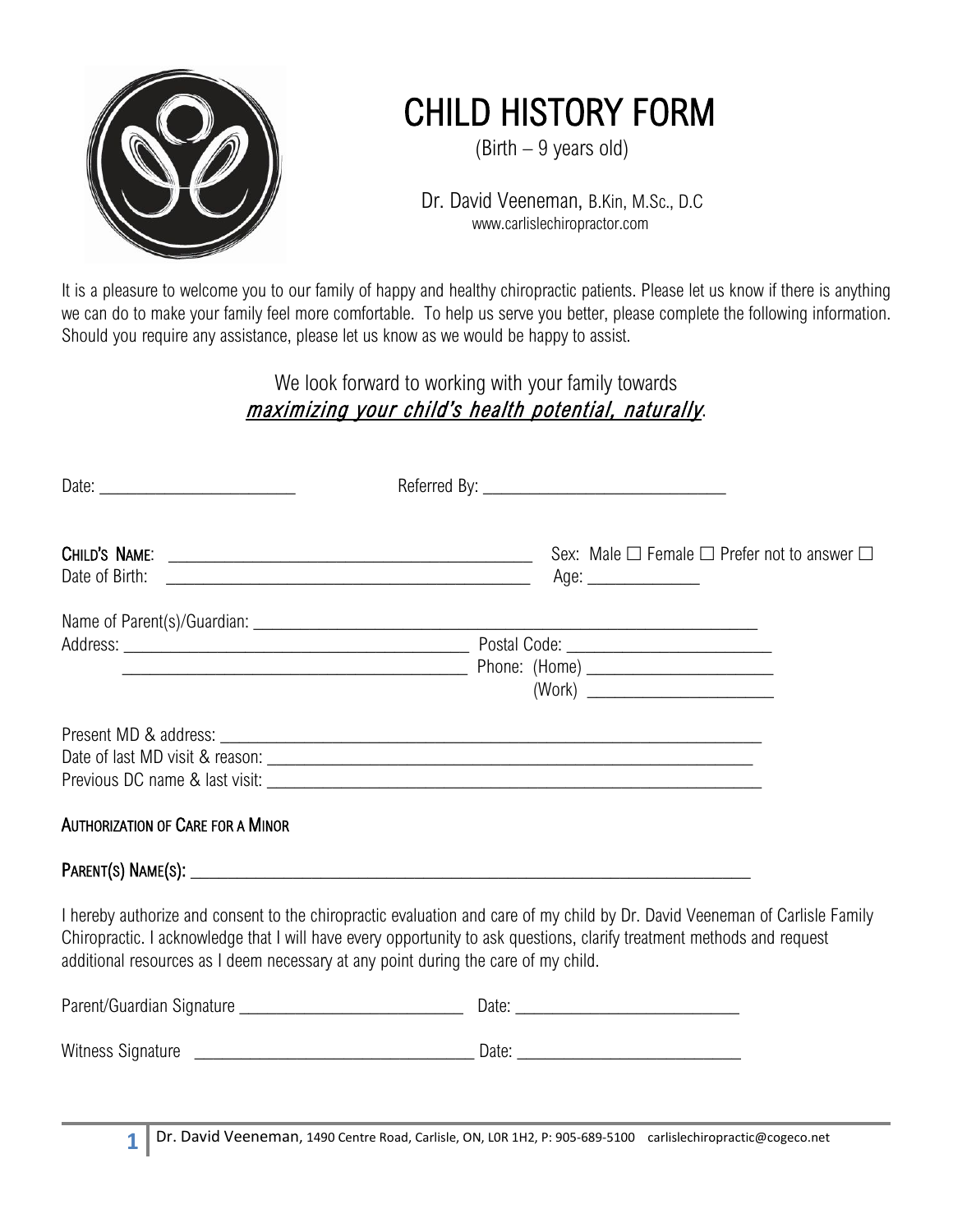## **CHIEF HEALTH CONCERNS**

Purpose for contacting us: \_\_\_\_\_\_\_\_\_\_\_\_\_\_\_\_\_\_\_\_\_\_\_\_\_\_\_\_\_\_\_\_\_\_\_\_\_\_\_\_\_\_\_\_\_\_\_\_\_\_\_\_\_\_\_\_

|  | Have you seen other Doctors for this condition? If so, please list their names & treatments used |
|--|--------------------------------------------------------------------------------------------------|
|--|--------------------------------------------------------------------------------------------------|

\_\_\_\_\_\_\_\_\_\_\_\_\_\_\_\_\_\_\_\_\_\_\_\_\_\_\_\_\_\_\_\_\_\_\_\_\_\_\_\_\_\_\_\_\_\_\_\_\_\_\_\_\_\_\_\_\_\_\_\_\_\_\_\_\_\_\_\_\_\_\_\_\_\_\_\_\_\_

|                                                | Date of Onset: ___________________________________Onset was: □ Sudden □ Gradual □ Associated with event              |                                                                                                                       |                  |
|------------------------------------------------|----------------------------------------------------------------------------------------------------------------------|-----------------------------------------------------------------------------------------------------------------------|------------------|
|                                                | Duration of problem (episode) $\Box$ $\Box$ minutes $\Box$ hours $\Box$ days $\Box$ months $\Box$ years              |                                                                                                                       |                  |
|                                                | Pattern of problem: $\Box$ Constant $\Box$ Intermittent $\Box$ Occasional $\Box$ Cyclical                            |                                                                                                                       |                  |
|                                                |                                                                                                                      |                                                                                                                       |                  |
|                                                |                                                                                                                      |                                                                                                                       |                  |
|                                                |                                                                                                                      |                                                                                                                       |                  |
|                                                |                                                                                                                      | <u> 1989 - Johann Stoff, deutscher Stoff, der Stoff, der Stoff, der Stoff, der Stoff, der Stoff, der Stoff, der S</u> |                  |
| <b>OTHER HEALTH CONCERNS</b>                   |                                                                                                                      |                                                                                                                       |                  |
|                                                | Please check any of the following conditions your child has suffered from:                                           |                                                                                                                       |                  |
| $\Box$ Ear Infections $\Box$ Scoliosis         |                                                                                                                      | □Temper Tantrums □ Bed Wetting                                                                                        |                  |
| $\Box$ Seizures                                | $\Box$ Asthma or Allergies $\Box$ ADHD                                                                               |                                                                                                                       | $\Box$ Headaches |
| $\Box$ Growing Pains                           | $\Box$ Chronic Colds $\Box$ Recurring Fevers $\Box$ Digestive Problems $\Box$ Car Accident<br>$\Box$ Colic           |                                                                                                                       |                  |
| <b>BIRTH HISTORY</b>                           |                                                                                                                      |                                                                                                                       |                  |
|                                                | Name of Obstetrician / Midwife:                                                                                      |                                                                                                                       |                  |
|                                                |                                                                                                                      |                                                                                                                       |                  |
|                                                | Location of Birth: $\Box$ Home $\Box$ Hospital $\Box$ Other: __________________________                              |                                                                                                                       |                  |
| Duration of Gestation __________________ weeks |                                                                                                                      |                                                                                                                       |                  |
| Assisted Birth: $\square$ No $\square$ Yes     |                                                                                                                      |                                                                                                                       |                  |
|                                                | If yes: $\Box$ Forceps $\Box$ Vacuum Extractor $\Box$ C-Section $\Box$ Induced Labour                                |                                                                                                                       |                  |
|                                                | Complications during Pregnancy or Delivery? Please List.                                                             |                                                                                                                       |                  |
|                                                | Medications during Pregnancy / Delivery? Please List.                                                                |                                                                                                                       |                  |
|                                                | APGAR at Birth ________after 5 minutes _______________Birth Length _______________________Birth Weight _____________ |                                                                                                                       |                  |
|                                                |                                                                                                                      |                                                                                                                       |                  |
| <b>GROWTH AND DEVELOPMENT</b>                  |                                                                                                                      |                                                                                                                       |                  |
|                                                | Was the infant alert and responsive within twelve hours of delivery? Yes $\Box$ No $\Box$                            |                                                                                                                       |                  |
| Please explain: _                              | <u> 1989 - Johann John Stone, markin film yn y brenin y brenin y brenin y brenin y brenin y brenin y brenin y br</u> |                                                                                                                       |                  |
| At what age did your child:                    |                                                                                                                      |                                                                                                                       |                  |
|                                                |                                                                                                                      |                                                                                                                       |                  |
|                                                |                                                                                                                      |                                                                                                                       |                  |
|                                                | Do sleeping patterns seem normal to you? $\Box$ Yes $\Box$ No Please explain:                                        |                                                                                                                       |                  |
|                                                | Has any family member ever been diagnosed with any of the following?                                                 |                                                                                                                       |                  |
|                                                | $\Box$ Cancer $\Box$ Heart Disease $\Box$ Diabetes $\Box$ Stroke $\Box$ High Blood Pressure $\Box$ Other $\Box$      |                                                                                                                       |                  |
|                                                |                                                                                                                      |                                                                                                                       |                  |